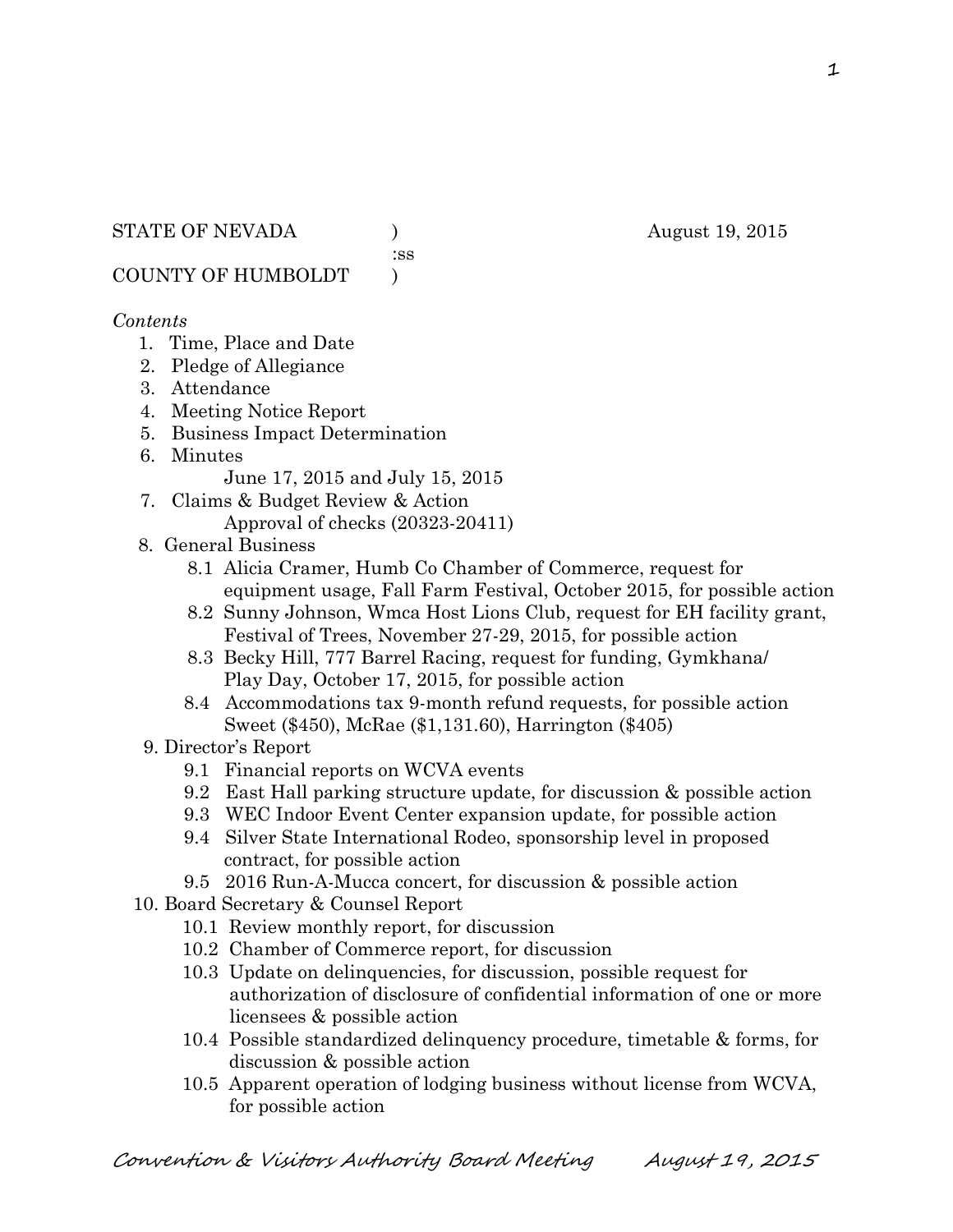- 10.6 Possible update on Intersection Beautification, Winnemucca Recreation project, Winnemucca Arts Center & Visitor Center, Events Complex riding arena, for discussion & possible action
- 11. Board Administrator
	- 11.1 July Financial reports
- 12. Other Reports
- 13. Next Meeting Date
- 14. Adjournment

### **MINUTES, AUGUST 19, 2015**

**1. Time, Place and Date.** The Winnemucca Convention and Visitors Authority met in regular session in full conformity with the law at the Winnemucca Convention Center, West Hall, Winnemucca, Nevada at 4:00 pm on Wednesday, August 19, 2015 with Vice Herb Ross presiding.

### **2. Pledge of Allegiance.**

**3. Attendance.** *Convention and Visitors Authority Board Officials Present:*  Herb Ross Vice Chairman and Business Representative Don Stoker Treasurer and Motel Representative Jim Billingsley City Representative Bill Macdonald Secretary and Counsel Kendall Swensen Board Administrator *Convention and Visitors Authority Board Officials Absent:*  Terry Boyle Chairman and Hotel Representative Ron Cerri County Representative *Staff Members Present:*  Kim Petersen Director Shelly Noble Administrative Clerk *Staff Members Absent:*  None *Others Present:*  Sunny Johnson Wmca Host Lions Club Becky Hill 777 Barrel Racing Alicia Cramer Humb Co Chamber of Commerce Debbie Stone Humb Co Chamber of Commerce

#### **4. Meeting Notice Report.**

Vice Chairman Ross reported that notice, including meeting agenda, was

Joyce Sheen The Humboldt Sun

Convention & Visitors Authority Board Meeting August 19, 2015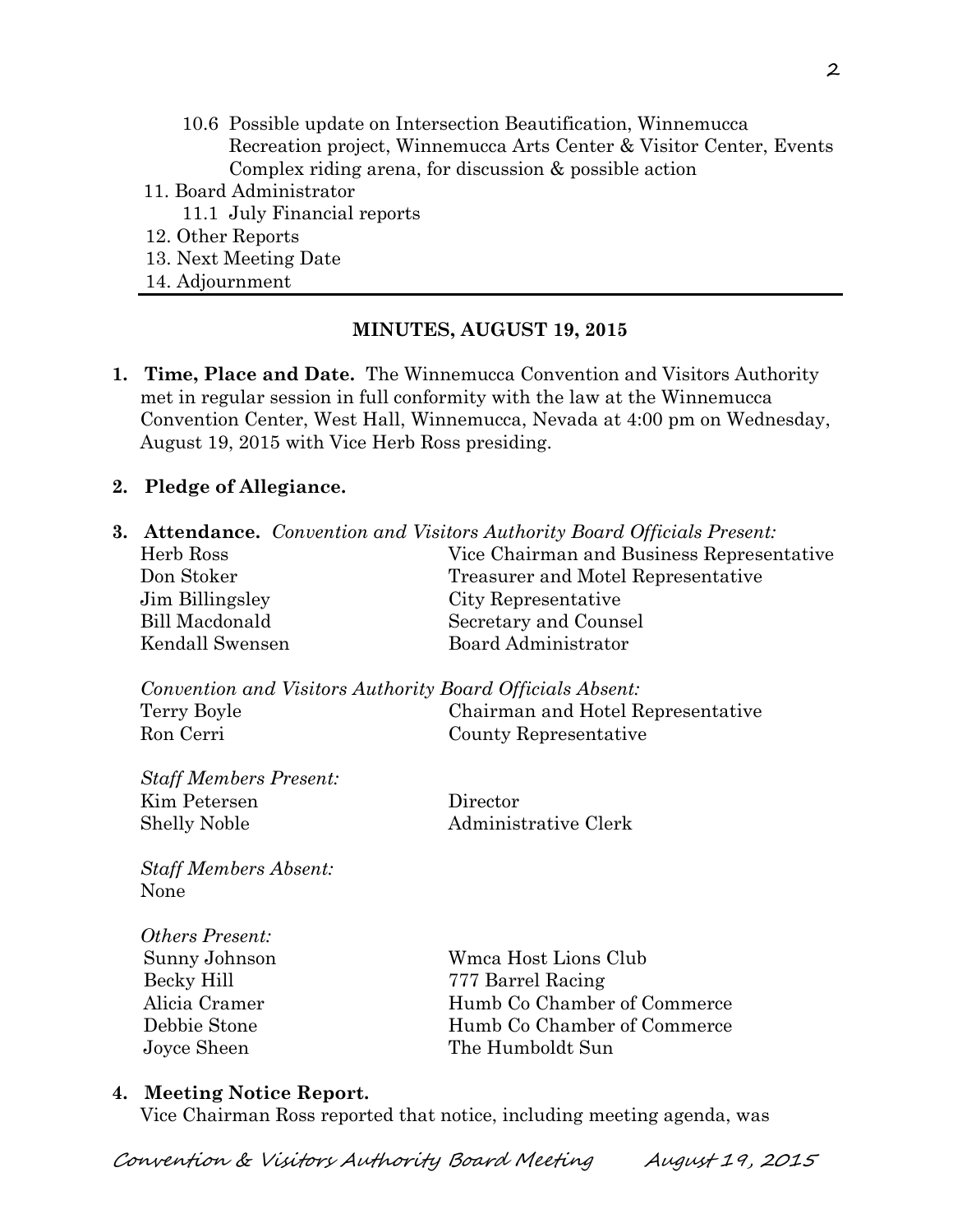posted by Shelly Noble by 9:00 am Friday, August 14, 2015 at Humboldt County Library, Court House, Post Office, City Hall and Convention Center West Hall. No persons have requested mailed notice during the past six months.

**5. Business Impact Determination.** After review of the August 19, 2015 agenda, and report by Counsel that he saw nothing in the Agenda requiring a business economic impact study or statement, *Don Stoker made a motion that no proposed agenda item is likely to impose a direct and significant economic burden on a business or directly restrict formation, operation, or expansion of a business. The motion carried, 3-0.* 

### **6. Minutes.**

Prior meeting minutes of June 17, 2015.

Since Terry is absent tonight, we do not have a quorum of board members present tonight who were also present at the June meeting. This item will be on the September agenda for a vote to approve.

Prior meeting minutes of July 15, 2015. *Jim Billingsley made a motion to accept the minutes of the July 15, 2015 meeting. Motion carried, 3-0.*

**7. Claims.** The following claims were submitted for payment and approved on August 19, 2015:

| <b>BANK ACCOUNT</b> | <b>CHECK NUMBERS</b> | <b>AMOUNT</b> |
|---------------------|----------------------|---------------|
| Nevada State Bank   | 20323-20411          | \$287,103.37  |

*Don Stoker made a motion to approve all claims as submitted. The motion carried, 3-0.* 

### **8. General Business.**

### **8.1 Alicia Cramer, Humb Co Chamber of Commerce, request for equipment usage, Fall Farm Festival, October 2015, for possible action**

Chamber President Alicia Cramer and Executive Director Debbie Stone are here today to, once again, request the use of equipment owned by WCVA for at the 2015 Fall Farm Festival in October. Items they wish to use are: restroom trailers, electrical distribution boxes and cords, a small quantity of livestock panels and the portable sound system. The Fall Farm Festival is responsible for transporting and maintaining this equipment. This annual event has become a favorite event for locals and out-of-town visitors alike, along with the classes of school children that visit each year. There will be a Chamber mixer on October 2 to kick off this year's Fall Farm Festival. *Don Stoker made a motion approving the use of the WCVA equipment*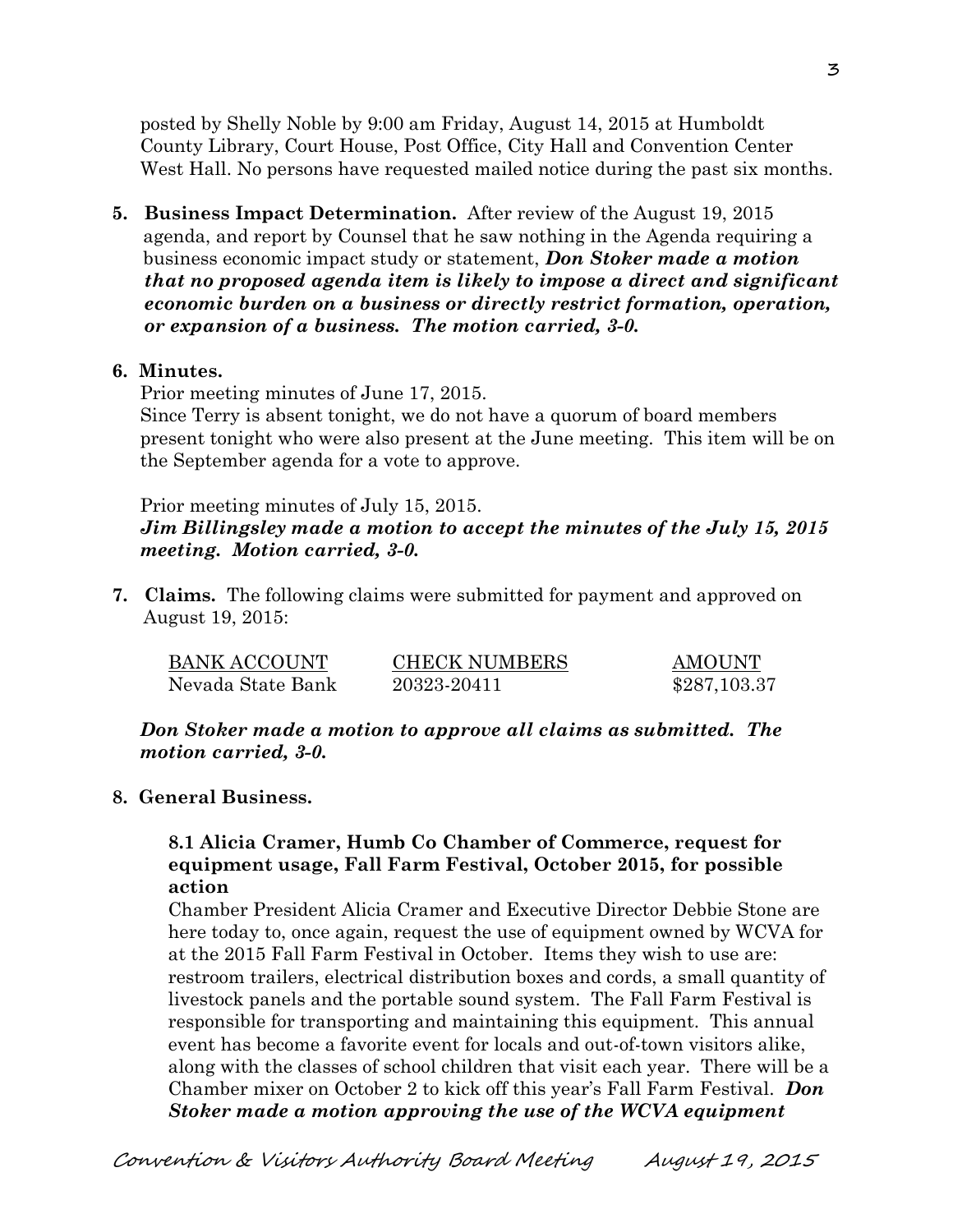### *listed above for the 2015 Fall Farm Festival at the Lazy P Adventure Farm during the month of October. Motion carried, 3-0.*

**8.2 Sunny Johnson, Wmca Host Lions Club, request for EH facility grant, Festival of Trees, November 27-29, 2015, for possible action**  This will be the third year that the local Lions Club has produced this event and it has quickly become a community favorite. Local businesses and individuals decorate Christmas trees which are auctioned off. All funds are used for local Lions projects and programs. This year they will be adding a breakfast with Santa and Mrs. Claus as an additional activity to raise funds. Last year they had an average daily attendance of 1,000 and raised approximately \$5,000. *Jim Billingsley made a motion to approve a facility grant (3 days @ \$600/day) for the Wmca Host Lions Club Festival of Trees, November 27-29, 2015 in the Convention Center East Hall. Motion carried, 3-0.* 

Board members would like a report after this event showing daily attendance, local and out-of-area, each day along with a report of funds raised. This information will be required for future facility grant awards.

### **8.3 Becky Hill, 777 Barrel Racing, request for funding, Gymkhana/ Play Day, October 17, 2015, for possible action**

Becky and Lindsey Tregellas are requesting funding to cover expenses of putting together a play day for kids in the region, including awards and facility rental fees. There will be several horse/rodeo events including barrel racing, dummy roping, pole bending and goat tying. They would like to see this become an annual event. They are running it under the 777 Barrel Racing organization so that they may utilize their insurance. The 777 Barrel Racing group will have a race on Sunday, October 18, which will be an incentive to keep families in the area an additional night. Mr. Stoker suggested they go to the county to request funding for the facility rental fees. He also expressed some concern that funding this type of activity may open up requests from many other youth groups in the area who wish to produce a local competition. Mrs. Hill was confident that there would be out-of-town participants who would be spending the night here along with eating meals in restaurants and making other purchases. After some discussion, *Jim Billingsley made a motion to approve a \$1,000 grant and a \$1,000 underwriting for the 777 Barrel Racing Gymkhana/Play Day, October 17, 2015 at the Winnemucca Events Complex. Motion carried, 3-0.* After the event is concluded, this board will require a report showing the number participants, where they were from, and room nights generated.

## **8.4 Accommodations tax 9-month refund requests, for possible action, Sweet (\$450), McRae (\$1,131.60), Harrington (\$405)**

*Jim Billingsley made a motion to approve the accommodation*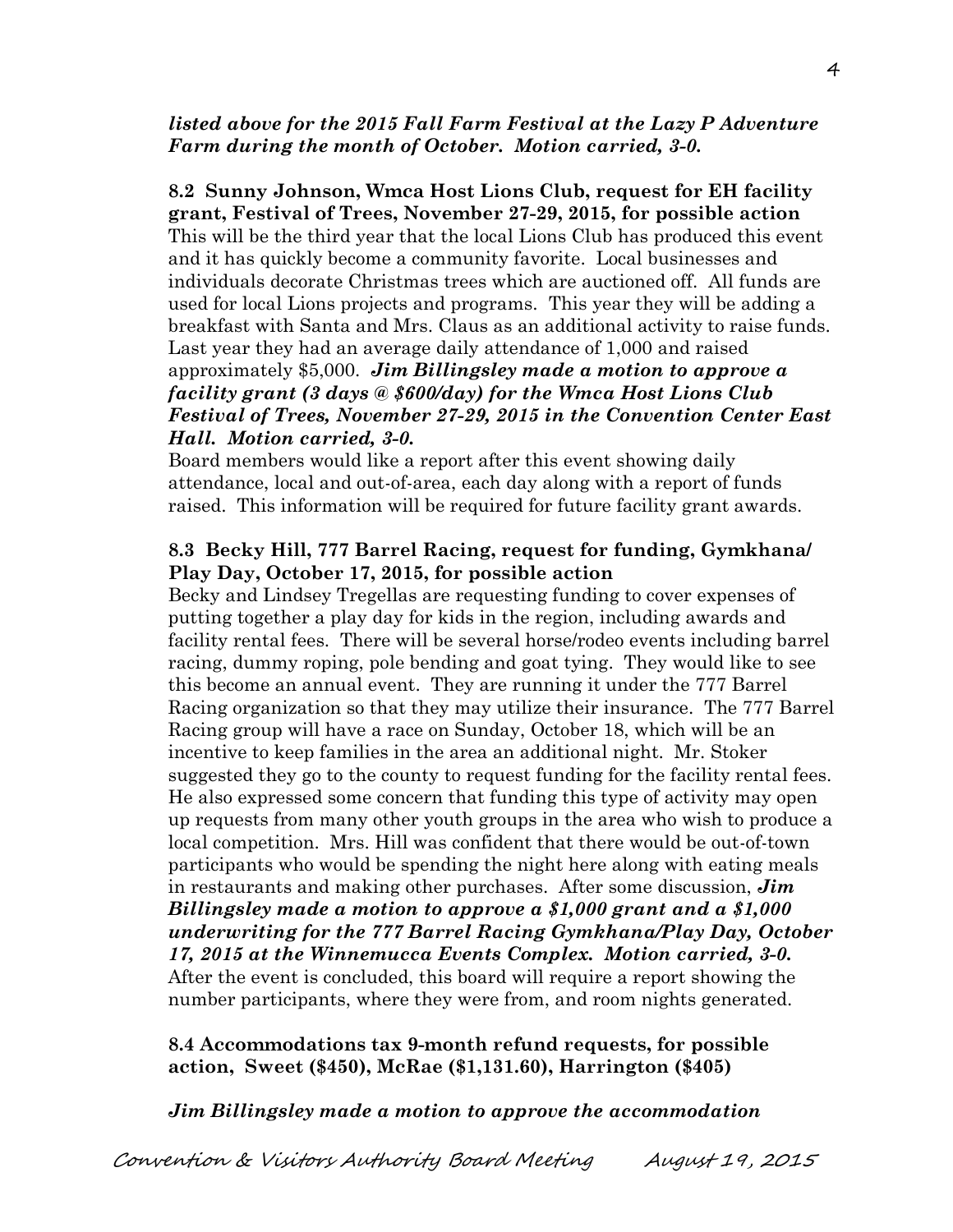# **9. Director's Report.**

# **9.1 Financial reports on WCVA events**

Bank reconciliations for the Tri-County Fair and Ranch Hand Rodeo were included in the board packets for review.

# **9.2 East Hall parking structure update, for discussion & possible action**

Kim has received repair details from Tectonics and will now need to get with Bill to prepare bid specs. *Don Stoker made a motion authorizing Kim and Bill Macdonald to proceed with the bid process to complete the structural repairs to the East Hall parking structure. Motion carried, 3-0.* 

 **9.3 WEC Indoor Event Center expansion update, for possible action**  We are proceeding with the process to select a contractor and begin this project.

# **9.4 Silver State International Rodeo, sponsorship level in proposed contract, for possible action**

Kim wrote a letter to the representatives from SSIR after their event about beginning the discussions to continue holding their event at the Winnemucca Events Complex. He also included a few items that we wanted to discuss. To date, we have not had any response. Kim does have a commitment from Model T, Winners and Winnemucca Inn to provide rooms for SSIR staff while they are in town. In the previous contract WCVA provided \$12,000 each year that was applied to the purchase of a horse trailer (one of their grand prizes) plus payment of the facility fees to the county, approximately \$7,500 each year. Since we haven't heard from anyone at SSIR we will postpone this agenda item until next month.

Besides the expenditures made by WCVA, there are other costs absorbed by the county each year. A few of these are Manpower (various day laborers as well as personnel to keep the restroom trailers clean), dumpster and portable toilet costs. SSIR does not see any of these invoices that are paid on their behalf so there are expenses that they are not aware of. The board would like a report outlining these costs paid by the county so that they have a more complete picture of all costs.

# **9.5 2016 Run-A-Mucca concert, for discussion & possible action**

This item will be postponed until the September meeting.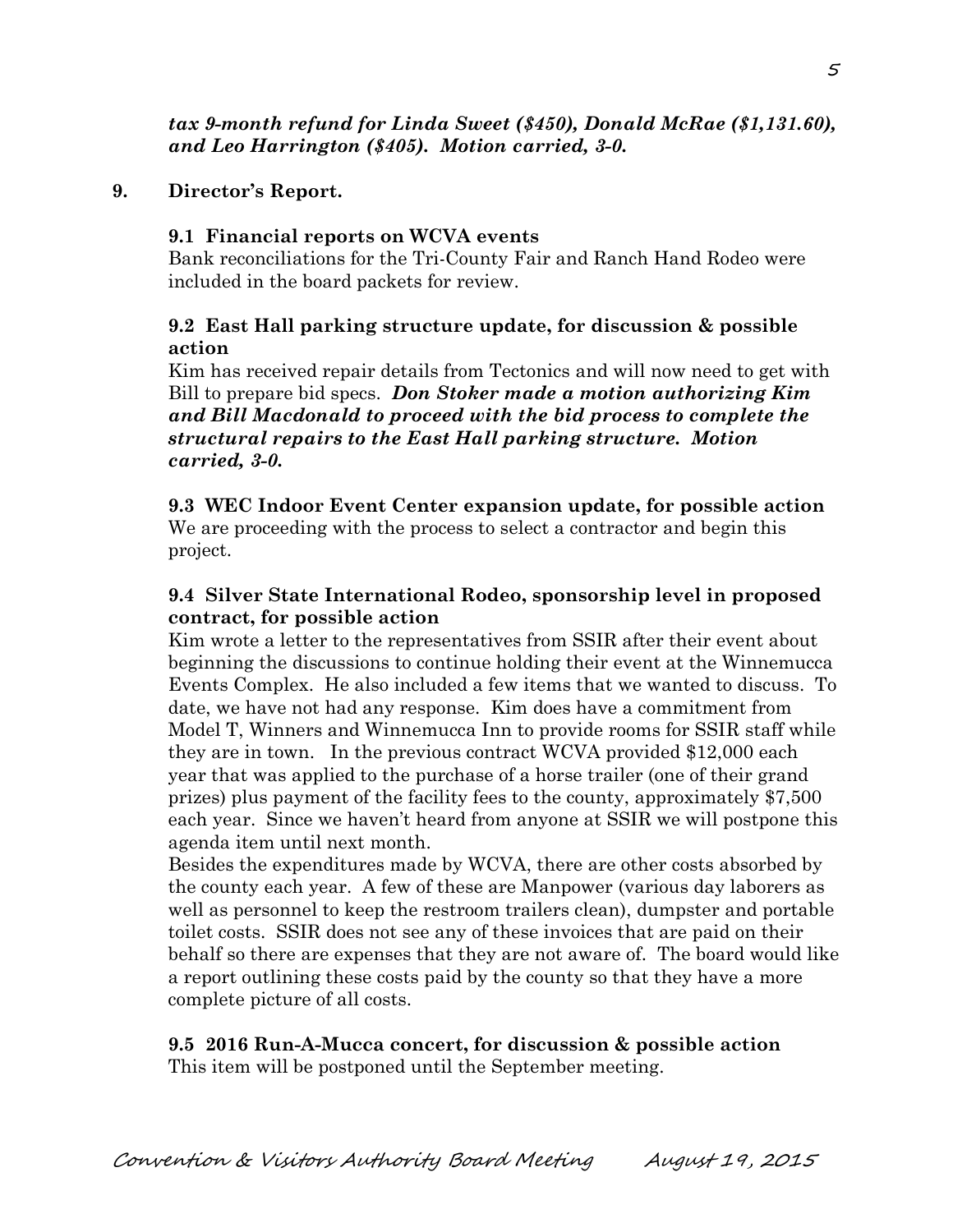### **10. Secretary and Counsel, Monthly report.**

### **10.1 Review monthly report, for discussion**  Bill reviewed his report.

### **10.2 Chamber of Commerce report, for discussion**  This was included in Bill's report.

# **10.3 Update on delinquencies, possible request for authorization of disclosure of confidential information of one or more licensees & possible action**

No report.

## **10.4 Possible standardized delinquency procedure, timetable & forms, for discussion & possible action**  No report.

### **10.5 Apparent operation of lodging business without license from WCVA, for possible action**

 Bill is investigating one of our rural properties. They have not been paying room tax but we have been informed that they are renting rooms.

**10.6 Possible update on Intersection Beautification, Winnemucca Recreation project, Winnemucca Arts Center & Visitor Center, Events Complex riding arena, for discussion & possible action**  No report.

## **11. Board Administrator.**

### **11.1 July Financial Reports, for discussion**

Room tax revenues were up slightly but are still down compared to a couple of years ago.

### **12. Other Business.**

### **12.1 Winnemucca Bull Sale**

Kim prepared a letter for board members informing them of his decision to discontinue the bull sale as part of the Winnemucca Ranch Hand Rodeo Weekend. This sale was added several years ago as an attempt to increase attendance at the rodeo and also to provide local ranchers with a venue for easier access to high quality bulls. Even after expending considerable time and resources these expectations have not been met so the decision was made to discontinue the sale. In its place Kim is considering a barrel race. As details are finalized he will keep this board informed.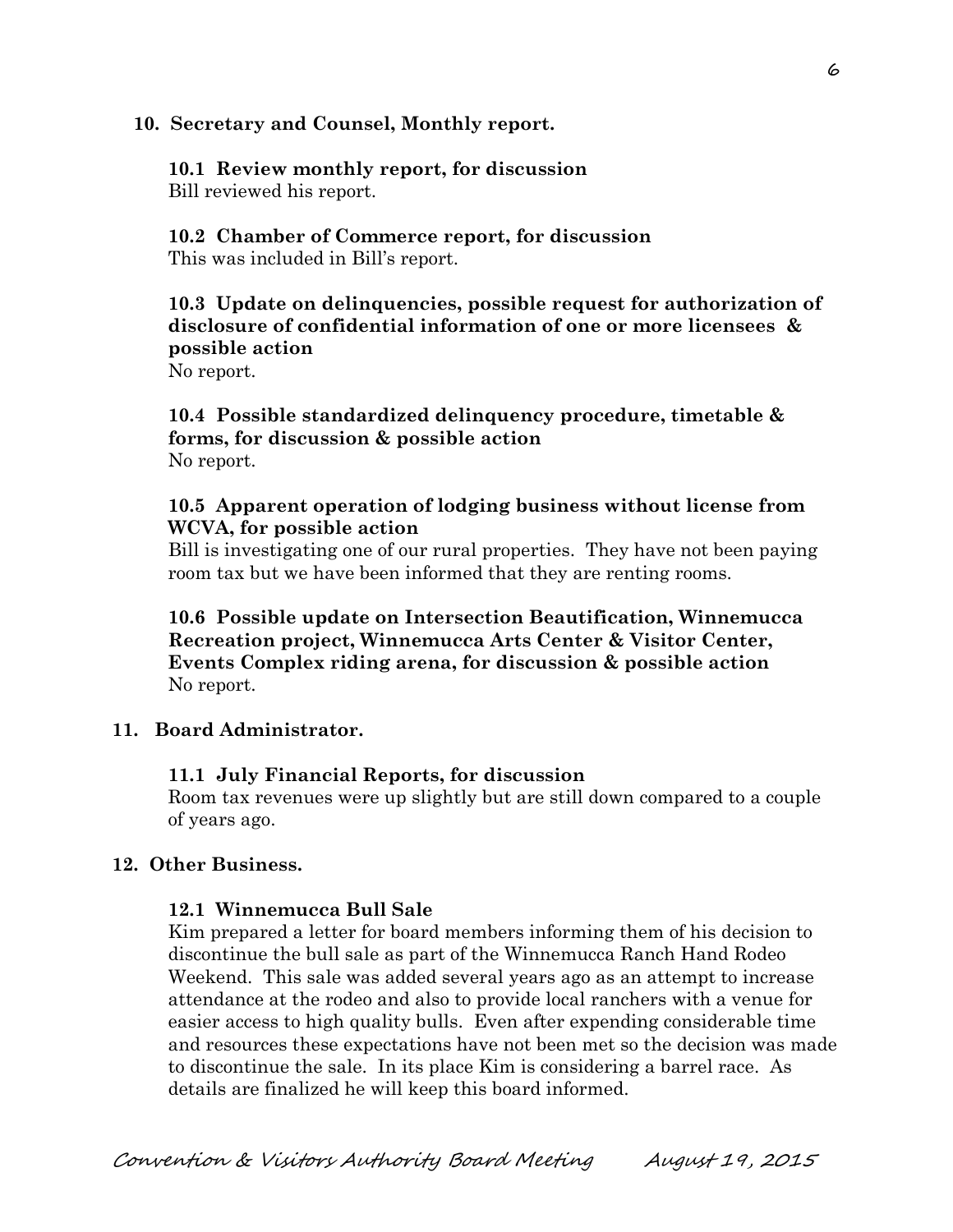### **12.2 City Council action**

Jim informed the board that the City Council approved a request by the Winnemucca Girls & Boys Club for \$1 million of the Nixon Hall insurance funds. These funds are earmarked for the amphitheater and improvements to the stage/drama area at Lowry High School. It has also come to the attention of the Boys & Girls Club Committee that the Hot August Nights organization are big Boys & Girls Club supporters which may lead to discussions about bringing this event back to Winnemucca.

## **13. Regular Business. Next Meeting. The Board confirmed the next regular meeting date of Wednesday, September 16, 2015, 4:00 pm.**

**14. Adjourn.** *Don Stoker made a motion to adjourn this meeting. Motion carried, 3-0.* The meeting was adjourned at 5:40 pm to the next regular meeting, or to the earlier call of the Chairman or to the call of any three (3) members of the Board on three (3) working days notice.

Respectfully submitted,

Shelly Noble

APPROVED ON  $.2015$ 

As written\_\_\_\_\_\_\_\_\_\_\_\_\_\_\_

| As corrected |  |
|--------------|--|
|              |  |

Winnemucca Convention & Visitors Authority Board

Convention & Visitors Authority Board Meeting August 19, 2015